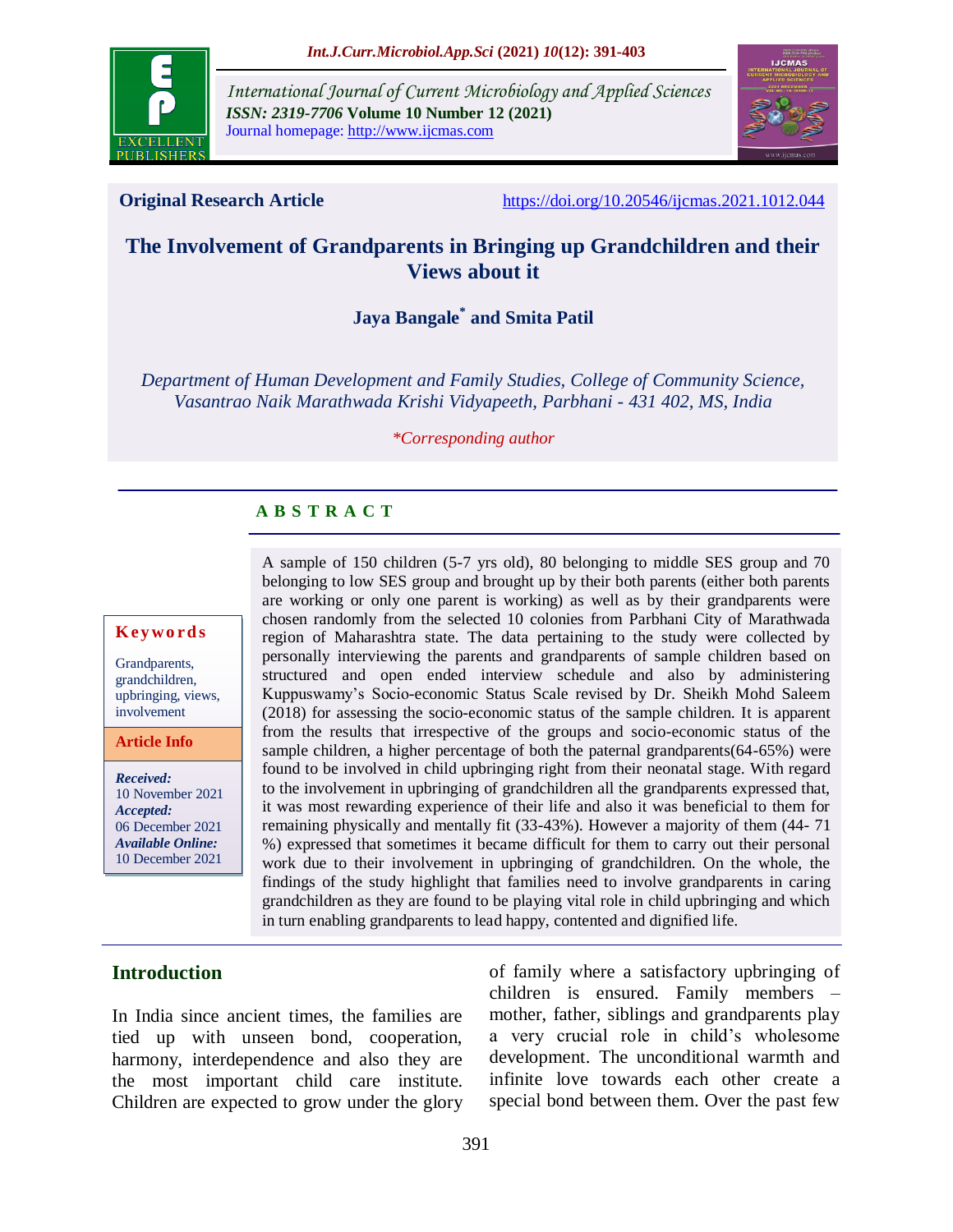decades with changing family patterns, increased life expectancy, growing number of dual- workers households and higher rates of family breakdown, grandparents are now playing a prominent role in their grandchildren's lives.

Many research studies had indicated that children who live with their grandparents become more matured from a psychological point of view because they receive value education from them and are happier also as every child needs a dependable, consistent and positive relationship with at least one adult in order to achieve overall optimal development and health. Pong and Chen (2010) found that the children who live together with their grandparents do better on their academic tasks. Similarly, Barnett *et al.,* (2010) observed that grandparents' involvement reduce grandchildren's negative emotions and enhance their social competence. Hamilton (2005) in his research study found that having a grandparent in the household was associated with lower depressive symptoms and less deviant behaviour in children. A study carried out by sonuga- Barke and Mistry (2000) found that in a sample of Muslim and Hindu families, children exhibited better behavioural adjustment when grandparents were involved in their care than when they were not involved. Recent research conducted by the University of Oxford highlights the important role of grandparents in ensuring children's well-being. The report authored by Prof. Ann Buchanan of the department of social policy and intervention, says that a high level of grandparental involvement increases the wellbeing of children. A study of more than 1,500 children showed that those with a high level of grandparental involvement had fewer emotional and behavioural problems. Viceversa, grandchildren have a positive influence on grandparents. A 2013 study by Boston College researchers Sara Moorman found that a close, emotional relationship between

grandparents and grandchildren can have a measurable effect on the psychological wellbeing of both grandparents and grandchildren.

Therefore by considering above facts it is felt necessary to study the involvement of grandparents in bringing up grandchildren and their views about it.

#### **Materials and Methods**

A sample of 150 children (5-7 yrs old), 80 belonging to middle SES group and 70 belonging to low SES group and brought up by their both parents (either both parents are working or only one parent is working) as well as by their grandparents were chosen randomly from the selected 10 colonies from Parbhani City of Marathwada region of Maharashtra state. The data pertaining to the study were collected by personally interviewing the grandparents of sample children based on structured and open ended interview schedule and also by administering Kuppuswamy's Socio-economic Status Scale revised by Dr. Sheikh Mohd Saleem (2018) for assessing the socio-economic status of the sample children. Further while categorizing the sample children, the children brought up by grandparents and both employed parents were considered in Group 1 while Children brought up by grandparents and employed fathers and non employed mothers were considered in Group 2.The data thus collected were pooled, tabulated, statistically analyzed and discussed.

#### **Results and Discussion**

The personal background information of the sample children is indicated in table 1. Irrespective of their socioeconomic status and the groups of children, relatively a higher percentage of them were in the age group of 5 - 6 yrs (50-54%) and remaining of them were in the age group of  $6 - 7$  yrs.  $(45 - 49\%)$ .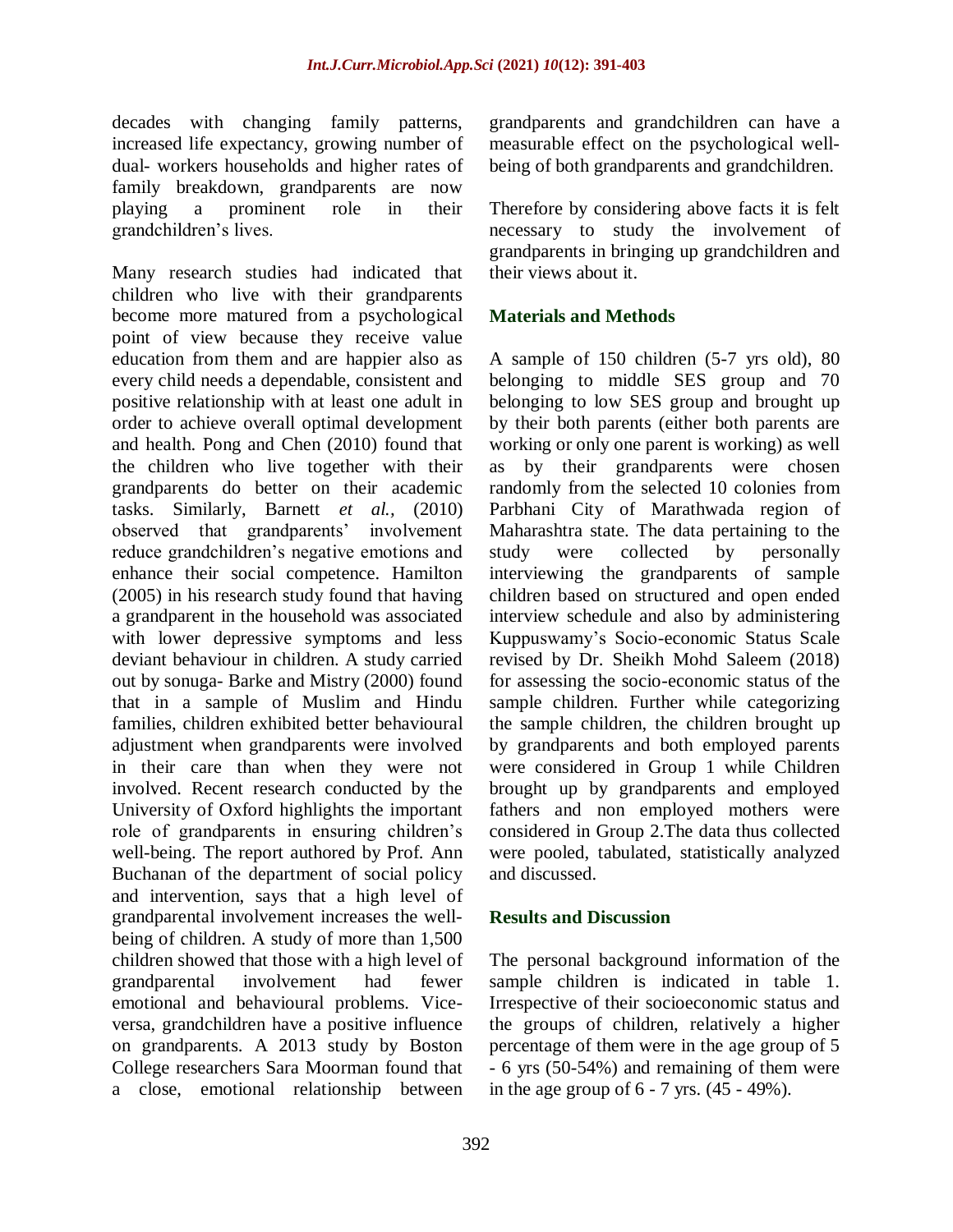With respect to their ordinal position, it was noticed that a higher percentage of them were first born (55 - 58%) followed by middle born (38%) and last born (3 -5%). Forty six to fifty per cent of the sample children were male, while the remaining of the sample children were female irrespective of socio-economic status and groups of children. Further 51 - 54 per cent of the sample children were recorded to be studying in I std. followed by in Sr. KG (25 - 33%) and in Jr. KG (14 - 20%). On the whole, irrespective of the socio-economic status and groups of children, it was observed that relatively a higher percentage of them were in the age group of 5 - 6 yrs and studying in I std.

Table 2 indicates background information of the grandparents of the sample children. In group 1, irrespective of the socio-economic status, a majority of the grandmothers were found to be in the age group of 55 to 65 yrs (37 - 43%) followed by 60 to 70 yrs (37 - 39%), 45 to 55 yrs (8 - 13%) and above 70 yrs old (10%). Whereas 46 - 53 per cent grandfathers' age was between 46 yrs and 53 yrs followed by in the range of 55 - 65 yrs (25 - 40%), 65 - 70 yrs (13 - 17%) and 45 - 55 yrs (4%). In group 2, with regard to the grandmothers' age, irrespective of the socioeconomic status, similar trend was observed among them, while 27 - 45 per cent grandfathers were in the age group of 65 to 70 yrs followed by above 70 yrs (21 - 37%), 55 to 65 yrs (30 - 35%) and 45 to 55 yrs old (18%). As far as grandparents' education was concerned, irrespective of the groups and socio-economic status, it was observed that majority of the grandmothers were non literate (24 - 52%) followed by secondary school educated (13 - 41%), primary school educated (6 - 27%), high school educated (6-13%), middle school educated (4 - 10%), graduates (2 - 8%) and postgraduates (3 - 4%). Whereas, majority of the grandfathers were recorded to be graduates (16 - 45%), middle school educated (6 - 40%), higher secondary school educated (8 - 32%), nonliterates (6 - 24%), postgraduates (2 - 21%), primary school educated (3 - 18%) and secondary school educated (6 - 14%).

Table 3 illustrates information about the grandparents involved in child upbringing. In group 1, irrespective of the socio-economic status, relatively a higher percentage of both the paternal grandparents were found to be involved in upbringing of sample children (65%). Besides this 20 per cent paternal grandmothers and 5 per cent grandfathers also were recorded to be involved in the upbringing of their grandchildren. In group 2, almost similar trend was recorded with regard to the paternal grandparents' involvement in upbringing of their grandchildren. On the other hand as far as maternal grandparents' involvement in upbringing of sample children was concerned, it was noticed that irrespective of the socio-economic status in group 1, 7 per cent both the grandparents and a meagre percentage of grandmothers were involved in it. Whereas in group 2, irrespective of the socio-economic status, 6 per cent both grandparents, 7 per cent only grandmothers and a meagre percentage of grandfathers' involvement (1%) was observed in upbringing of their grandchildren. Further irrespective of the socio-economic status a very higher percentage of the grandparents (94%) reported that right from the neonatal stage of sample children, they were involved in their upbringing. Whereas about 5 per cent grandparents' involvement in upbringing of their grandchildren was observed to be only for specific months of the years.

Significantly a higher percentage of both the middle SES grandparents of group 1 were observed to be involved in upbringing of children as compared to their counterparts in group 2. Whereas significantly more number of middle SES grandmothers in group 2 were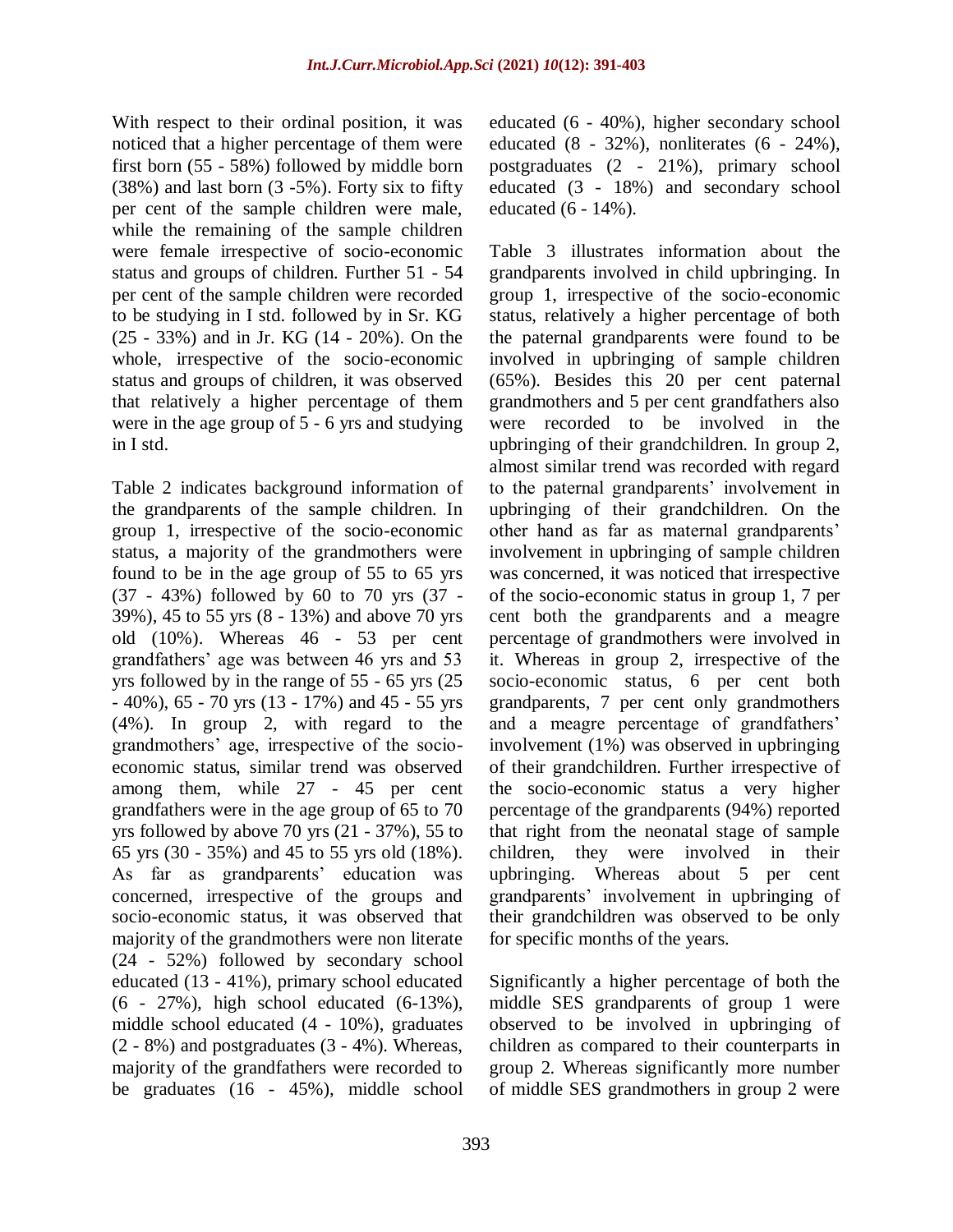found to have involved in upbringing of children. On the whole, it is obvious from the results that irrespective of the groups and socio-economic status of the sample children, a higher percentage of both the paternal grandparents were found to be involved in child upbringing right from their neonatal stage.

Grandparental feedbacks towards their involvement in upbringing of grandchildren are depicted in table 4 and fig. 1.1. In group 1, irrespective of the socio-economic status all the grandparents expressed that, it was most rewarding experience of their life and their grandchildren were a very precious gift which they got in their life (92%). About 80-98 per cent of them opined that they felt happy and contented for their contribution in grandchildren's upbringing (98%), spent time joyfully with each other (96%), got purpose to lead a satisfying life (89%) and privileged to got opportunity to guide and groom young generation (83%) and because of grandchildren's presence in home, they hardly felt lonely (80%). The corresponding percentages in group 2 were found to be 100, 97, 93, 97, 77, 91, 77 and 66. In addition to these, irrespective of the groups and socioeconomic status of the families 33 - 43 per cent of the grandparents opined that, their involvement in grandchildren's upbringing was beneficial to them for remaining physically and mentally fit as well as also for refining and modernizing them to lead their life comfortably. Based on the groups, statistically non significant differences were observed among them with regard to their views about their involvement in the upbringing of grandchildren. The findings are in support of some of the results observed by Hodgson *et al.,* (1992), Wearing B(1996), Mills *et al.,* (2001), Shinde and Patnam (2003), Backhouse and Graham (2013) and Jaya Bangale (2014). Drawbacks reported by the grandparents due to their involvement in upbringing of grandchildren are detailed in table 5 and fig.1.2. In group 1, irrespective of the socio-economic status, relatively a higher percentage of the grandparents (71%) reported that due to their involvement in upbringing of grandchildren, sometimes it became difficult for them to carry out their personal work like performing religious activities, reading books/ newspapers, chitchatting with neighbours etc.

Whereas 40 - 58 per cent of them stated that due to their involvement in upbringing of grandchildren they could not take nap, joined programmes which were arranged by their friends and relatives (47%), and sometimes even could not view interesting serials on television. About 38 per cent grandparents expressed that their grandchildren used to disoblige them in bad moods. Besides these about 35 per cent were found to have discrepancies between them and their children (parents) about perceptions of child upbringing practices sometimes which lead to conflicts among them. The corresponding percentages in group 2 were 44.21, 28.42, 10.52, 30.52, and 33.68. Few significant differences were noted in the grandparent's opinions about the drawbacks of their involvement in the upbringing of their grandchildren.

Irrespective of the groups and socio-economic status of the sample children, a higher percentage of both the paternal grandparents were found to be involved in child upbringing right from their neonatal stage. With regard to the involvement in upbringing of grandchildren all the grandparents expressed that, it was most rewarding experience of their life.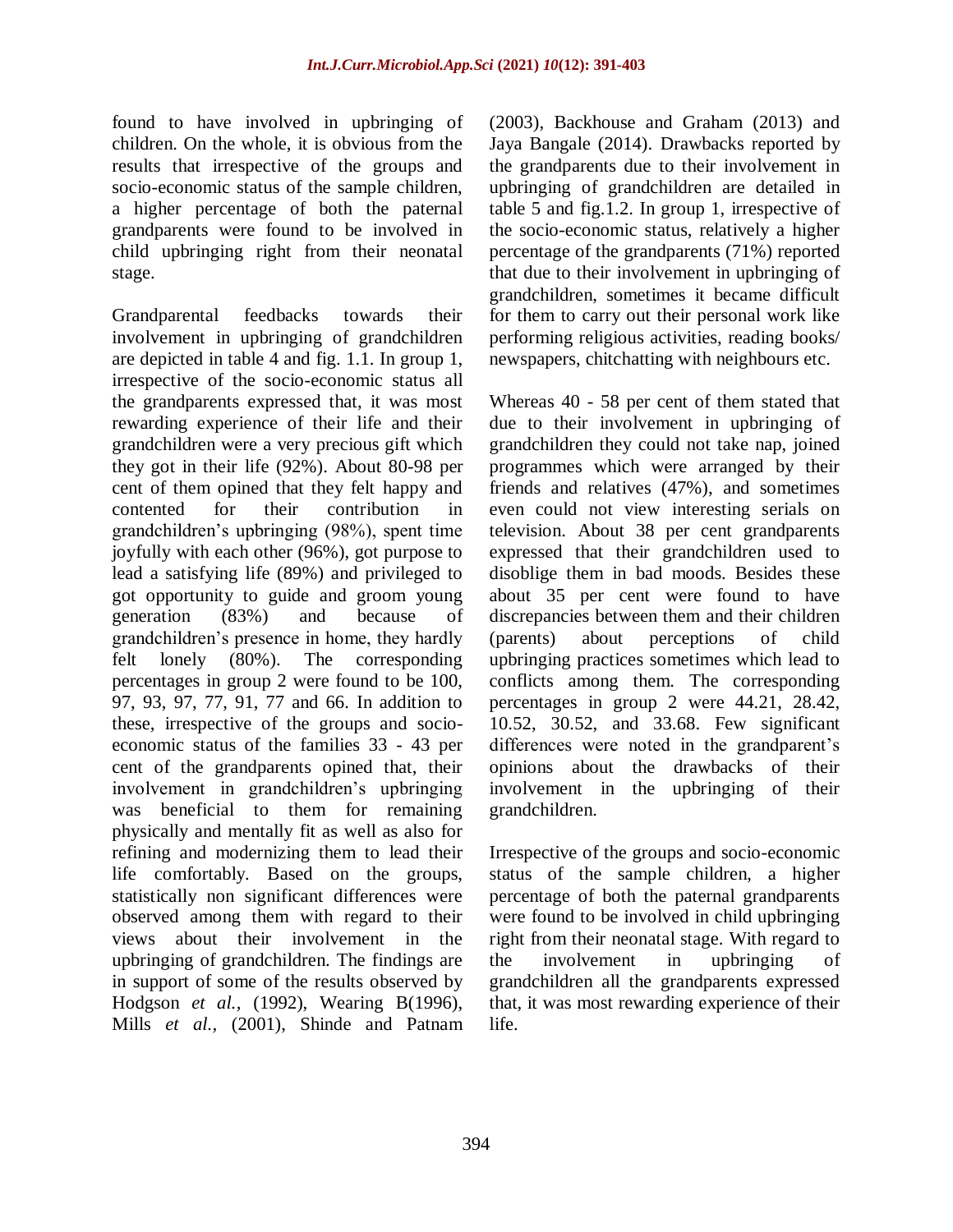|                    | <b>SES</b> and percentages of children |                                |                         |             |                |                 |  |  |  |  |
|--------------------|----------------------------------------|--------------------------------|-------------------------|-------------|----------------|-----------------|--|--|--|--|
|                    |                                        | <b>Group 1</b>                 |                         |             | <b>Group 2</b> |                 |  |  |  |  |
| <b>Background</b>  | <b>MSES</b>                            | <b>LSES</b>                    | <b>Irrespective of</b>  | <b>MSES</b> | <b>LSES</b>    | Irrespecti ve   |  |  |  |  |
| <b>Information</b> | $(n=30)$                               | $(n=25)$                       | $SES$ (n=55)            | $(n=50)$    | $(n=45)$       | of SES $(n=95)$ |  |  |  |  |
|                    | a                                      | $\mathbf b$                    | $\mathbf c$             | $\mathbf d$ | e              | f               |  |  |  |  |
|                    |                                        | <b>Chronological Age (yrs)</b> |                         |             |                |                 |  |  |  |  |
| $5 - 6$            | 56.66                                  | 52.00                          | 54.54                   | 52.00       | 48.88          | 50.52           |  |  |  |  |
|                    | (17)                                   | (13)                           | (30)                    | (26)        | (22)           | (48)            |  |  |  |  |
| $6 - 7$            | 43.33                                  | 48.00                          | 45.45                   | 48.00       | 51.11          | 49.47           |  |  |  |  |
|                    | (13)                                   | (12)                           | (25)                    | (24)        | (23)           | (47)            |  |  |  |  |
|                    |                                        |                                | <b>Ordinal Position</b> |             |                |                 |  |  |  |  |
| <b>First born</b>  | 60.00                                  | 56.00                          | 58.18                   | 60.00       | 51.11          | 55.78           |  |  |  |  |
|                    | (18)                                   | (14)                           | (32)                    | (30)        | (23)           | (53)            |  |  |  |  |
| <b>Middle born</b> | 36.66                                  | 40.00                          | 38.18                   | 38.00       | 40.00          | 38.94           |  |  |  |  |
|                    | (11)                                   | (10)                           | (21)                    | (19)        | (18)           | (37)            |  |  |  |  |
| <b>Last born</b>   | 3.33                                   | 4.00                           | 03.63                   | 2.00        | 8.88           | 05.26           |  |  |  |  |
|                    | (1)                                    | (1)                            | (2)                     | (1)         | (4)            | (5)             |  |  |  |  |
|                    |                                        |                                | <b>Gender</b>           |             |                |                 |  |  |  |  |
| <b>Male</b>        | 43.33                                  | 60.00                          | 50.90                   | 40.00       | 53.33          | 46.31           |  |  |  |  |
|                    | (13)                                   | (15)                           | (28)                    | (20)        | (24)           | (44)            |  |  |  |  |
| <b>Female</b>      | 56.66                                  | 40.00                          | 49.09                   | 60.00       | 46.66          | 53.68           |  |  |  |  |
|                    | (17)                                   | (10)                           | (27)                    | (30)        | (21)           | (51)            |  |  |  |  |
|                    |                                        |                                | <b>Standard</b>         |             |                |                 |  |  |  |  |
| Jr. KG             | 23.33                                  | 28.00                          | 20.00                   | 14.00       | 15.55          | 14.73           |  |  |  |  |
|                    | (7)                                    | (4)                            | (11)                    | (7)         | (7)            | (14)            |  |  |  |  |
| Sr. KG             | 26.66                                  | 24.00                          | 25.45                   | 34.00       | 33.33          | 33.68           |  |  |  |  |
|                    | (8)                                    | (6)                            | (14)                    | (17)        | (15)           | (32)            |  |  |  |  |
| 1 std.             | 50.00                                  | 60.00                          | 54.54                   | 52.00       | 51.11          | 51.57           |  |  |  |  |
|                    | (15)                                   | (15)                           | (30)                    | (26)        | (23)           | (49)            |  |  |  |  |

## **Table.1** Personal background information of the sample children

**Figures in parenthesis indicate frequencies**

**Group 1** – Children brought up by grandparents and both employed parents

Group 2 – Children brought up by grandparents, employed fathers and non employed mothers or only employed mothers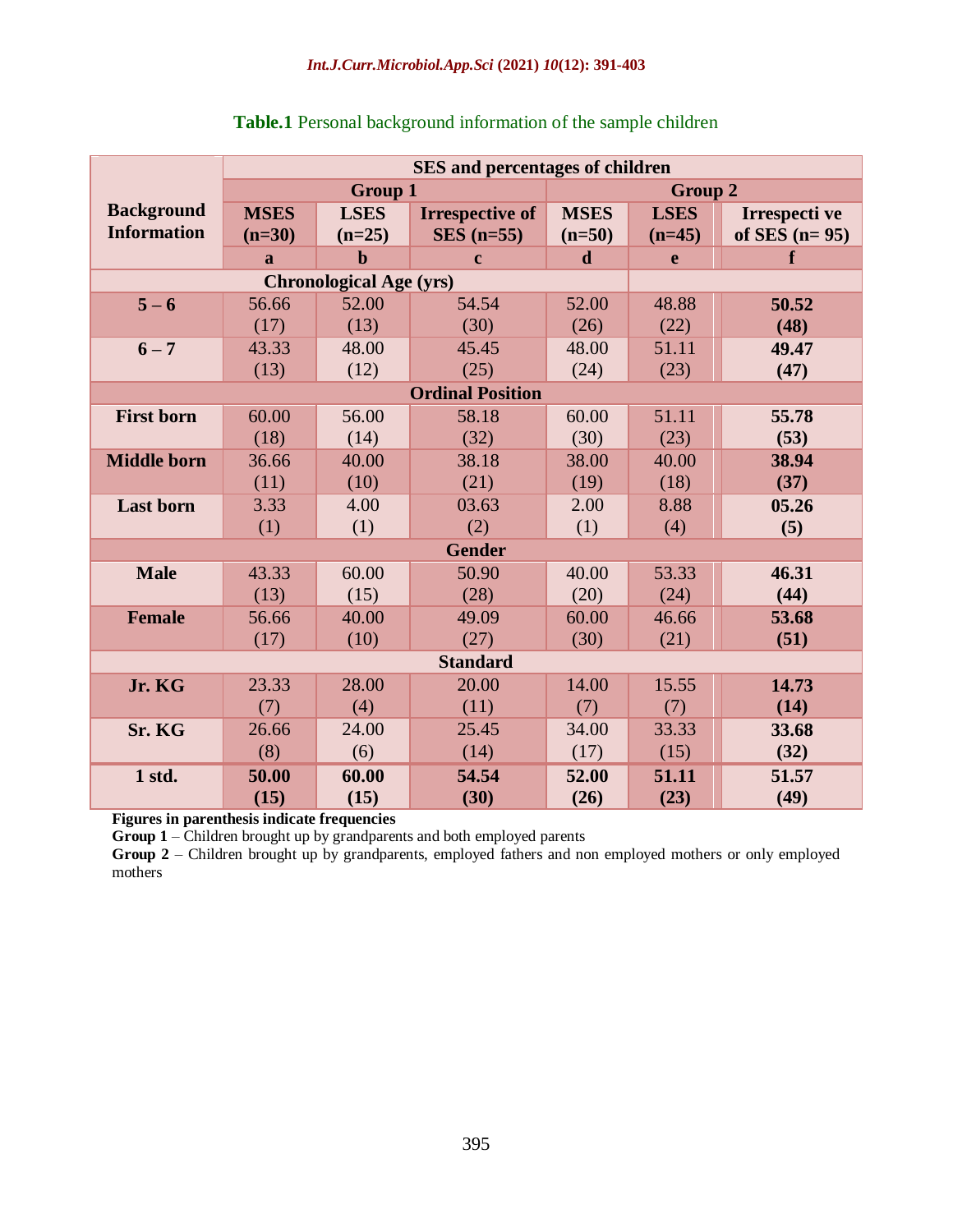|                        | <b>SES</b> and percentages of grandparents |                                  |              |              |                            |              |                        |              |  |  |  |  |
|------------------------|--------------------------------------------|----------------------------------|--------------|--------------|----------------------------|--------------|------------------------|--------------|--|--|--|--|
| <b>Background</b>      |                                            | <b>Group 1</b><br><b>Group 2</b> |              |              |                            |              |                        |              |  |  |  |  |
| <b>Information</b>     |                                            | <b>MSES</b>                      | <b>LSES</b>  |              | <b>MSES</b><br><b>LSES</b> |              |                        |              |  |  |  |  |
|                        |                                            | a                                | $\mathbf b$  |              |                            | $\mathbf c$  |                        | $\mathbf d$  |  |  |  |  |
|                        | <b>GM</b>                                  | <b>GF</b>                        | <b>GM</b>    | <b>GF</b>    | <b>GF</b><br><b>GM</b>     |              | <b>GF</b><br><b>GM</b> |              |  |  |  |  |
|                        | $(n=29)$                                   | $(n=28)$                         | $(n=23)$     | $(n=15)$     | $(n=48)$                   | $(n=33)$     | $(n=44)$               | $(n=37)$     |  |  |  |  |
| Age (yrs)              |                                            |                                  |              |              |                            |              |                        |              |  |  |  |  |
| $45 - 55$              | 13.79                                      | 03.57                            | 08.69        |              | 10.41                      | 03.03        | 18.18                  |              |  |  |  |  |
|                        | (4)                                        | (1)                              | (2)          |              | (5)                        | (1)          | (8)                    |              |  |  |  |  |
| $55 - 65$              | 37.93                                      | 25.00                            | 43.47        | 40.00        | 45.83                      | 30.30        | 45.45                  | 35.13        |  |  |  |  |
|                        | (11)                                       | (7)                              | (10)         | (6)          | (22)                       | (10)         | (20)                   | (13)         |  |  |  |  |
| $65 - 70$              | 37.93                                      | 17.85                            | 39.13        | 13.33        | 41.66                      | 45.45        | 34.09                  | 27.02        |  |  |  |  |
|                        | (11)                                       | (5)                              | (9)          | (2)          | (20)                       | (15)         | (15)                   | (10)         |  |  |  |  |
| <b>Above 70</b>        | 10.34                                      | 53.57                            | 08.69        | 46.66        | 02.08                      | 21.21        | 02.27                  | 37.83        |  |  |  |  |
|                        | (3)                                        | (15)                             | (2)          | (7)          | (1)                        | (7)          | (1)                    | (14)         |  |  |  |  |
| <b>Education</b>       |                                            |                                  |              |              |                            |              |                        |              |  |  |  |  |
| <b>Non literates</b>   | 24.13                                      | 10.71                            | 26.08        | 06.66        | 35.41                      | 06.06        | 52.27                  | 24.32        |  |  |  |  |
|                        | (7)                                        | (3)                              | (6)          | (1)          | (17)                       | (2)          | (23)                   | (9)          |  |  |  |  |
| <b>Primary</b>         | 06.80                                      | 03.57                            | 17.39        | 06.66        | 22.91                      | 12.12        | 27.27                  | 18.91        |  |  |  |  |
| school                 | (2)                                        | (1)                              | (4)          | (1)          | (11)                       | (4)          | (12)                   | (7)          |  |  |  |  |
| educated               |                                            |                                  |              |              |                            |              |                        |              |  |  |  |  |
| <b>Middle school</b>   | 10.34                                      |                                  | 04.34        | 40.00        | 10.41                      | 06.06        | 04.54                  | 18.91        |  |  |  |  |
| educated<br><b>SSC</b> | (3)<br>41.37                               | 14.28                            | (1)<br>30.43 | (6)<br>06.66 | (5)<br>18.75               | (2)<br>12.12 | (2)<br>13.63           | (7)<br>10.81 |  |  |  |  |
|                        | (12)                                       | (4)                              | (7)          | (1)          | (9)                        | (4)          | (6)                    | (4)          |  |  |  |  |
| <b>HSC</b>             | 06.80                                      | 32.14                            | 13.04        | 20.00        | 06.25                      | 12.12        |                        | 08.10        |  |  |  |  |
|                        | (2)                                        | (9)                              | (3)          | (3)          | (3)                        | (4)          |                        | (3)          |  |  |  |  |
| <b>Graduates</b>       | 06.80                                      | 17.85                            | 08.69        | 20.00        | 04.16                      | 45.45        | 02.27                  | 16.21        |  |  |  |  |
|                        | (2)                                        | (5)                              | (2)          | (3)          | (2)                        | (15)         | (1)                    | (6)          |  |  |  |  |
| <b>Postgraduates</b>   | 03.44                                      | 21.42                            |              | ٠            | 04.16                      | 06.06        | ä,                     | 02.70        |  |  |  |  |
| / Doctorates           | (1)                                        | (6)                              |              |              | (2)                        | (2)          |                        | (1)          |  |  |  |  |

**Table.2** Background information of the grandparents of the sample children

**Figures in parenthesis indicate frequencies**

**Group 1** – Children brought up by grandparents and both employed parents

Group 2 – Children brought up by grandparents, employed fathers and non employed mothers or only employed mother

**GM –** Grandmothers, **GF -** Grandfathers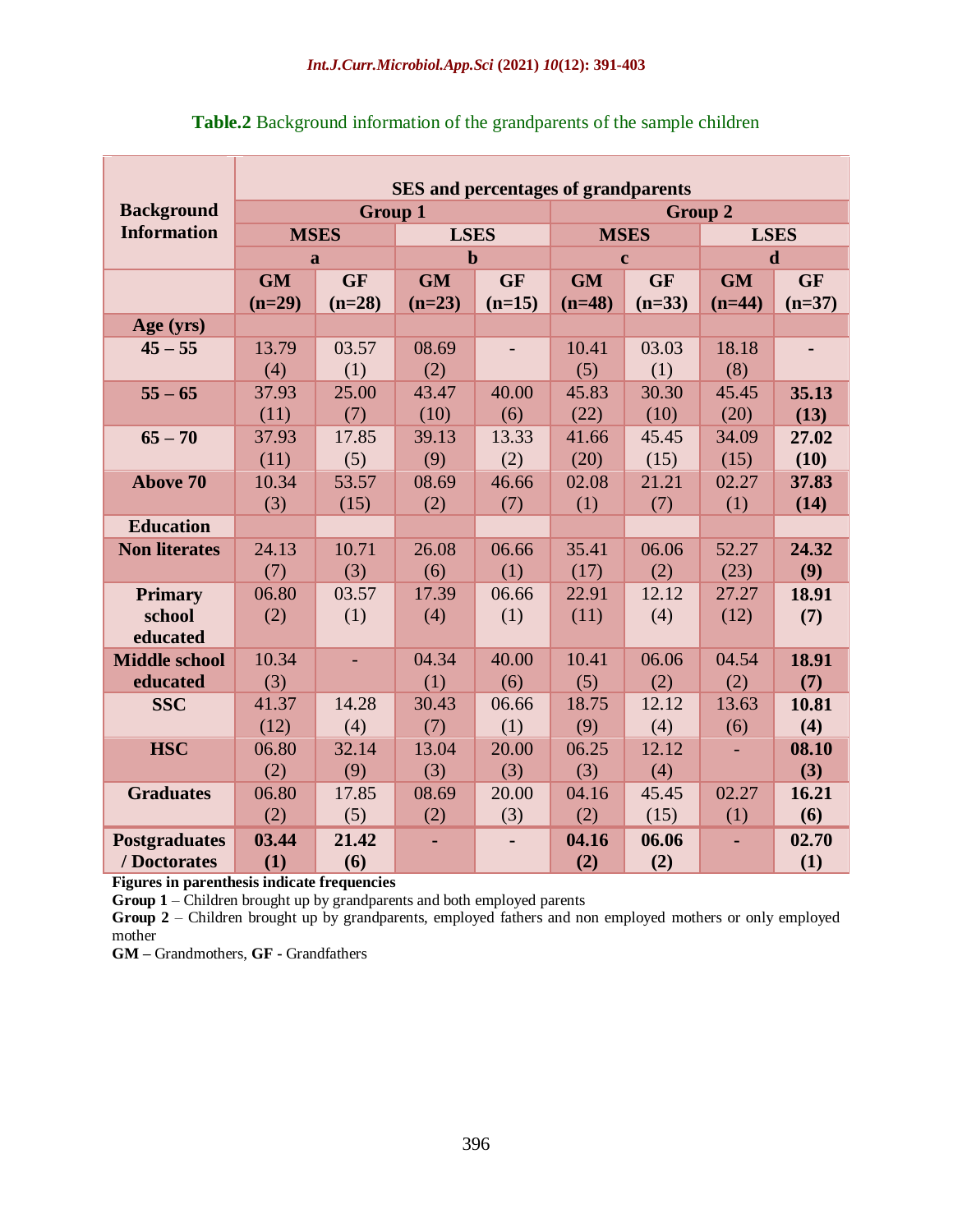|                                            |             |                | <b>SES</b> and percentages of grandparents |             |                |                     | <b>Z</b> Values    |                    |                    |  |
|--------------------------------------------|-------------|----------------|--------------------------------------------|-------------|----------------|---------------------|--------------------|--------------------|--------------------|--|
| <b>Grandparents involved in child</b>      |             | <b>Group 1</b> |                                            |             | <b>Group 2</b> |                     |                    |                    |                    |  |
| upbringing                                 | <b>MSES</b> | <b>LSES</b>    | <b>Irrespective</b>                        | <b>MSES</b> | <b>LSES</b>    | <b>Irrespective</b> | a Vs d             | $b$ Vs e           | c Vs f             |  |
|                                            | $(n=30)$    | $(n=25)$       | of SES                                     | $(n=50)$    | $(n=45)$       | of SES              |                    |                    |                    |  |
|                                            |             |                | $(n=55)$                                   |             |                | $(n=95)$            |                    |                    |                    |  |
|                                            | a           | $\mathbf b$    | $\mathbf c$                                | d           | e              | f                   |                    |                    |                    |  |
| <b>Paternal</b>                            |             |                |                                            |             |                |                     |                    |                    |                    |  |
| <b>Both grandparents</b>                   | 80.00       | 48.00          | 65.45                                      | 52.00       | 77.77          | 64.21               | $2.75**$           | 0.48 <sup>NS</sup> | 0.15 <sup>NS</sup> |  |
|                                            | (24)        | (12)           | (36)                                       | (26)        | (35)           | (61)                |                    |                    |                    |  |
| <b>Grandmothers</b>                        | 03.33       | 40.00          | 20.00                                      | 26.00       | 11.11          | 18.94               | $3.23**$           | 0.40 <sup>NS</sup> | 0.15 <sup>NS</sup> |  |
|                                            | (1)         | (10)           | (11)                                       | (13)        | (5)            | (18)                |                    |                    |                    |  |
| <b>Grandfathers</b>                        | 03.33       | 08.00          | 05.45                                      | 02.00       | 02.22          | 02.10               | 0.34 <sup>NS</sup> | 0.08 <sup>NS</sup> | 0.98 <sup>NS</sup> |  |
|                                            | (1)         | (2)            | (3)                                        | (1)         | (1)            | (2)                 |                    |                    |                    |  |
| <b>Maternal</b>                            |             |                |                                            |             |                |                     |                    |                    |                    |  |
| <b>Both grandparents</b>                   | 10.00       | 04.00          | 07.27                                      | 10.00       | 02.22          | 06.31               | $\blacksquare$     | 0.04 <sup>NS</sup> | 0.39 <sup>NS</sup> |  |
|                                            | (3)         | (1)            | (4)                                        | (5)         | (1)            | (6)                 |                    |                    |                    |  |
| <b>Grandmothers</b>                        | 03.33       |                | 01.81                                      | 08.00       | 06.66          | 07.36               | 0.92 <sup>NS</sup> |                    |                    |  |
|                                            | (1)         |                | (1)                                        | (4)         | (3)            | (7)                 |                    |                    |                    |  |
| <b>Grandfathers</b>                        |             |                |                                            | 02.00       | $\blacksquare$ | 01.05               |                    |                    |                    |  |
|                                            |             |                |                                            | (1)         |                | (1)                 |                    |                    |                    |  |
| <b>Duration of grand parenting</b>         |             |                |                                            |             |                |                     |                    |                    |                    |  |
| <b>Right from neonatal stage of sample</b> | 96.66       | 92.00          | 94.54                                      | 92.00       | 97.77          | 94.73               | $0.92^{NS}$        | 0.92 <sup>NS</sup> | 0.98 <sup>NS</sup> |  |
| children                                   | (29)        | (23)           | (52)                                       | (46)        | (44)           | (90)                |                    |                    |                    |  |
| For specific months or years               | 03.33       | 08.00          | 05.45                                      | 08.00       | 02.22          | 05.26               | 0.92 <sup>NS</sup> | 0.08 <sup>NS</sup> | 0.98 <sup>NS</sup> |  |
|                                            | (1)         | (2)            | (3)                                        | (4)         | (1)            | (5)                 |                    |                    |                    |  |

**Table.3** Information about the grandparents involved in upbringing of sample children

**Figures in parenthesis indicate frequencies \*\*P < 0.01 level NS -Non-significant** 

**Group 1** – Children brought up by grandparents and both employed parents

**Group 2** – Children brought up by grandparents, employed fathers and non employed mothers or only employed mother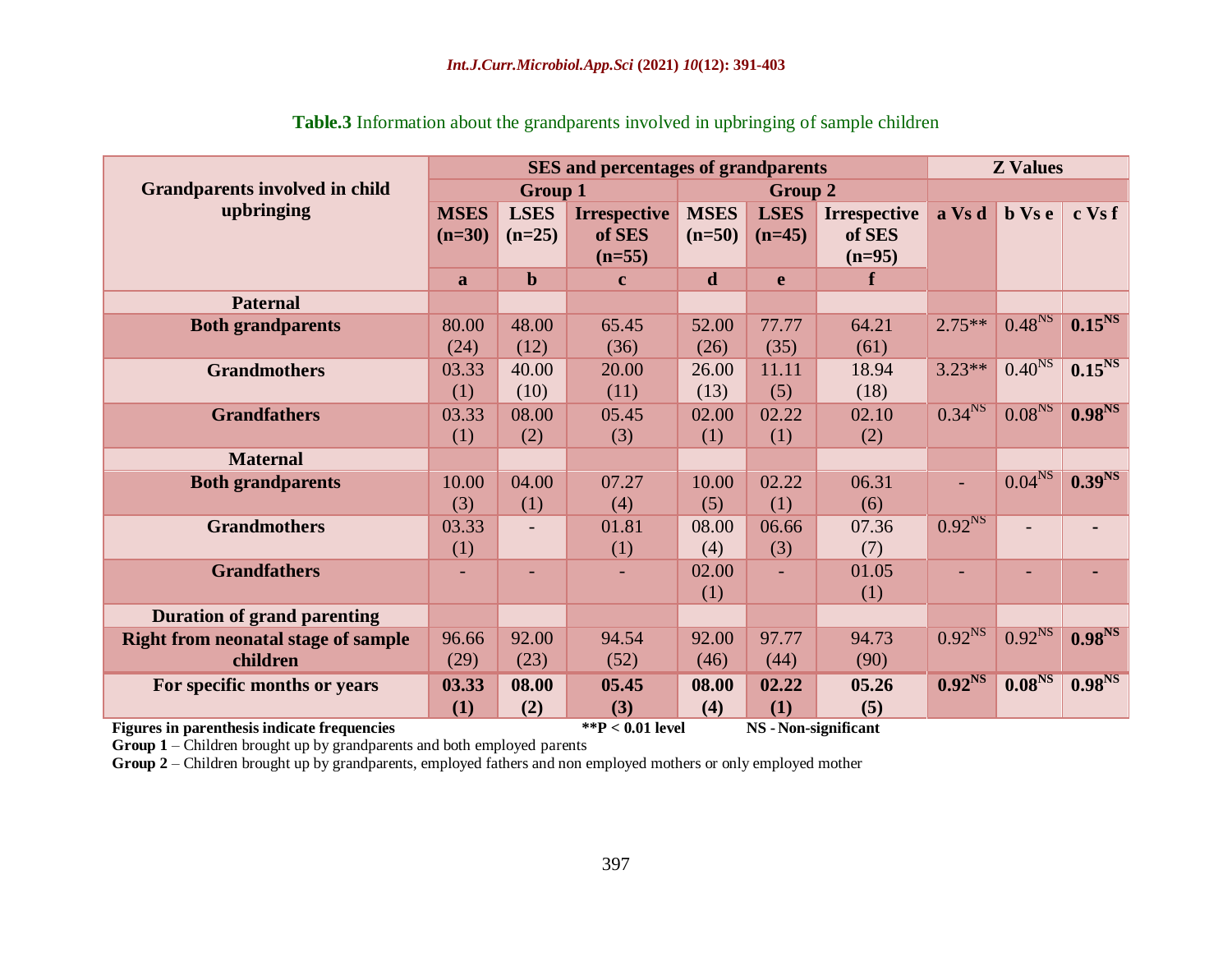|                                       |              |                |                | <b>SES</b> and percentages of children |             |                     | <b>Z</b> Values    |                    |                    |  |
|---------------------------------------|--------------|----------------|----------------|----------------------------------------|-------------|---------------------|--------------------|--------------------|--------------------|--|
|                                       |              | <b>Group 1</b> |                |                                        | Group 2     |                     |                    |                    |                    |  |
| <b>Grandparental Feedback</b>         | <b>MSES</b>  | <b>LSES</b>    | <b>Irrespe</b> | <b>MSES</b>                            | <b>LSES</b> | <b>Irrespective</b> | a Vs c             | <b>b</b> Vs d      | c Vs f             |  |
|                                       | $(n=30)$     | $(n=25)$       | ctive          | $(n=50)$                               | $(n=45)$    | of SES              |                    |                    |                    |  |
|                                       |              |                | of SES         |                                        |             | $(n=95)$            |                    |                    |                    |  |
|                                       |              |                | $(n=55)$       |                                        |             |                     |                    |                    |                    |  |
|                                       | $\mathbf{a}$ | $\mathbf b$    | $\mathbf{c}$   | d                                      | e           |                     |                    |                    |                    |  |
| Most rewarding experience of life     | 100.00       | 100.00         | 100.00         | 100.00                                 | 100.00      | 100.00(95)          |                    |                    |                    |  |
|                                       | (30)         | (25)           | (55)           | (50)                                   | (45)        |                     |                    |                    |                    |  |
| Feel happy and contented for          | 100.00       | 96.00          | 98.18          | 100.00                                 | 93.33       | 96.84 (92)          |                    | 0.49 <sup>NS</sup> | 0.65 <sup>NS</sup> |  |
| contributing in                       | (30)         | (24)           | (54)           | (50)                                   | (42)        |                     |                    |                    |                    |  |
| grandchildren's upbringing            |              |                |                |                                        |             |                     |                    |                    |                    |  |
| Spend time with each other            | 100.00       | 92.00          | 96.36          | 98.00                                  | 97.77       | 97.89 (93)          | 1.39 <sup>NS</sup> | 0.98 <sup>NS</sup> | 0.52 <sup>NS</sup> |  |
| joyfully                              | (30)         | (23)           | (53)           | (49)                                   | (44)        |                     |                    |                    |                    |  |
| Grandchild is a very precious gift    | 93.33        | 92.00          | 92.72          | 90.00                                  | 97.77       | 93.68 (89)          | 0.53 <sup>NS</sup> | 0.98 <sup>NS</sup> | 0.22 <sup>NS</sup> |  |
| in life                               | (28)         | (23)           | (51)           | (45)                                   | (44)        |                     |                    |                    |                    |  |
| Got purpose to lead a satisfying life | 93.33        | 84.00          | 89.09          | 86.00                                  | 77.77       | 82.10 (78)          | 1.09 <sup>NS</sup> | 0.64 <sup>NS</sup> | 1.21 <sup>NS</sup> |  |
|                                       | (28)         | (21)           | (49)           | (43)                                   | (35)        |                     |                    |                    |                    |  |
| Privilege to guide and groom          | 93.33        | 72.00          | 83.63          | 90.00                                  | 84.44       | 87.36(83)           | 0.53 <sup>NS</sup> | 1.18 <sup>NS</sup> | 0.61 <sup>NS</sup> |  |
| young                                 | (28)         | (18)           | (46)           | (45)                                   | (38)        |                     |                    |                    |                    |  |
| generation                            |              |                |                |                                        |             |                     |                    |                    |                    |  |

## **Table.4** Grandparental views towards their involvement in upbringing of grandchildren

**(Contd..)**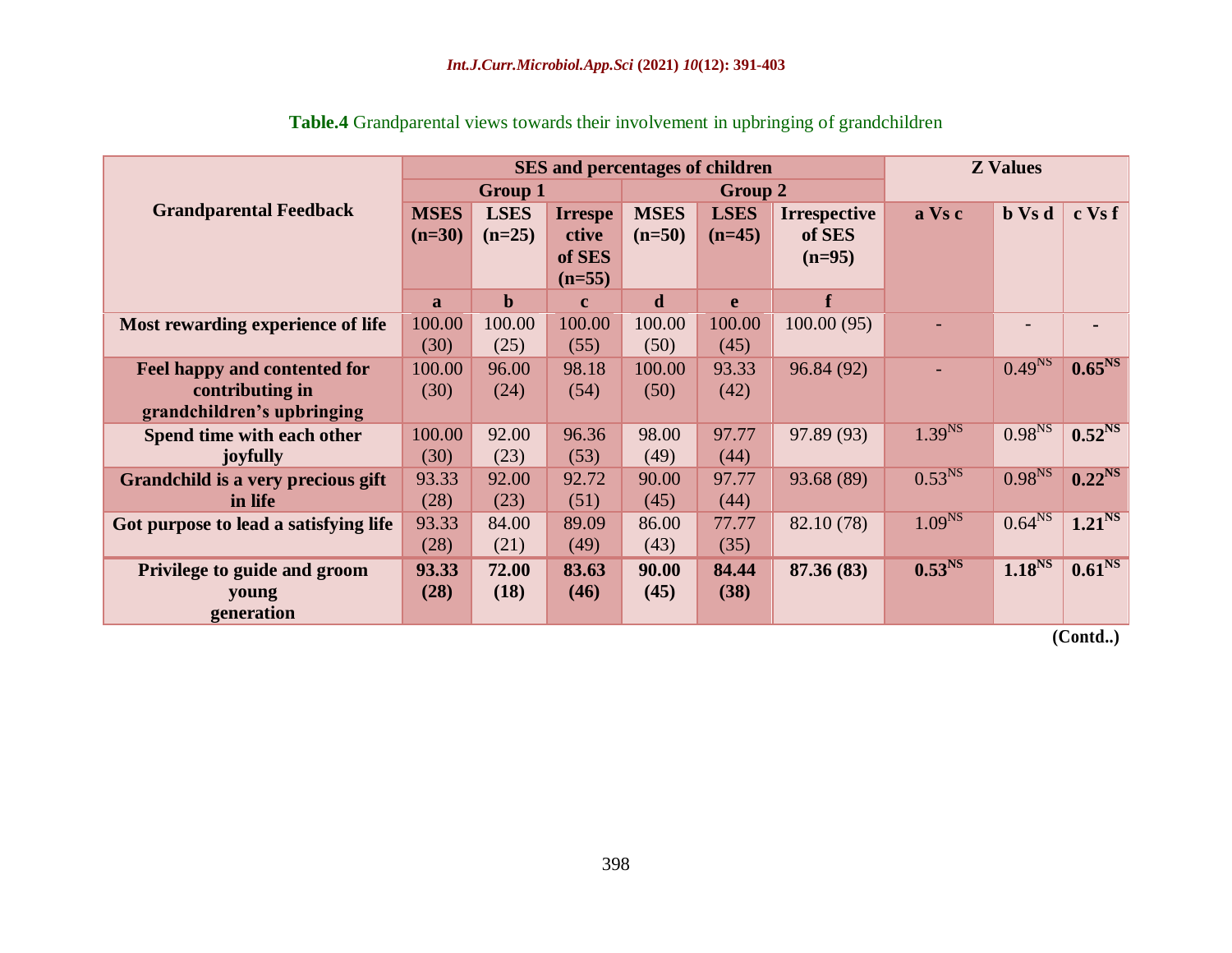|                                                    |                         | <b>Group 1</b>          |                                               |                         | Group 2                 |                                           |                    | Z value              |                    |
|----------------------------------------------------|-------------------------|-------------------------|-----------------------------------------------|-------------------------|-------------------------|-------------------------------------------|--------------------|----------------------|--------------------|
| <b>Grandparental Feedback</b>                      | <b>MSES</b><br>$(n=30)$ | <b>LSES</b><br>$(n=25)$ | <b>Irrespe</b><br>ctive<br>of SES<br>$(n=55)$ | <b>MSES</b><br>$(n=50)$ | <b>LSES</b><br>$(n=45)$ | <b>Irrespective</b><br>of SES<br>$(n=95)$ | a Vs c             | <b>b</b> Vs d        | $c$ Vs $f$         |
|                                                    | $\mathbf{a}$            | $\mathbf b$             | $\mathbf C$                                   | $\mathbf d$             | e                       | f                                         |                    |                      |                    |
| Helps in recalling parenting practices             | 90.00                   | 84.00                   | 87.27                                         | 92.00                   | 91.11                   | 91.57(87)                                 | 0.29 <sup>NS</sup> | 0.83 <sup>NS</sup>   | 0.80 <sup>NS</sup> |
|                                                    | (27)                    | (21)                    | (48)                                          | (46)                    | (41)                    |                                           |                    |                      |                    |
| <b>Hardly feel lonely</b>                          | 83.33                   | 76.00                   | 80.00                                         | 70.00                   | 66.66                   | 68.42(65)                                 | 1.41 <sup>NS</sup> | 0.84 <sup>NS</sup>   | 1.60 <sup>NS</sup> |
|                                                    | (25)                    | (19)                    | (44)                                          | (35)                    | (30)                    |                                           |                    |                      |                    |
| Help to remain physically and                      | 46.66                   | 40.00                   | 43.63                                         | 34.00                   | 33.33                   | 33.68 (32)                                | 1.11 <sup>NS</sup> | 0.55 <sup>NS</sup>   | 1.20 <sup>NS</sup> |
| mentally fit                                       | (14)                    | (10)                    | (24)                                          | (17)                    | (15)                    |                                           |                    |                      |                    |
| Help in refining and modernizing self              | 46.66                   | 32.00                   | 40.00                                         | 36.00                   | 31.11                   | 33.68(32)                                 | 0.93 <sup>NS</sup> | 0.07 <sup>NS</sup>   | $0.77^{NS}$        |
|                                                    | (14)                    | (8)                     | (22)                                          | (18)                    | (14)                    |                                           |                    |                      |                    |
| <b>Figures in parenthesis indicate frequencies</b> |                         |                         |                                               | $*P < 0.05$ level       |                         | ** $P < 0.01$ level                       |                    | NS - Non-significant |                    |

**Table.4** Contd…

**Group 1** – Children brought up by grandparents and both employed parents

**Group 2** – Children brought up by grandparents, employed fathers and non employed mothers or only employed mother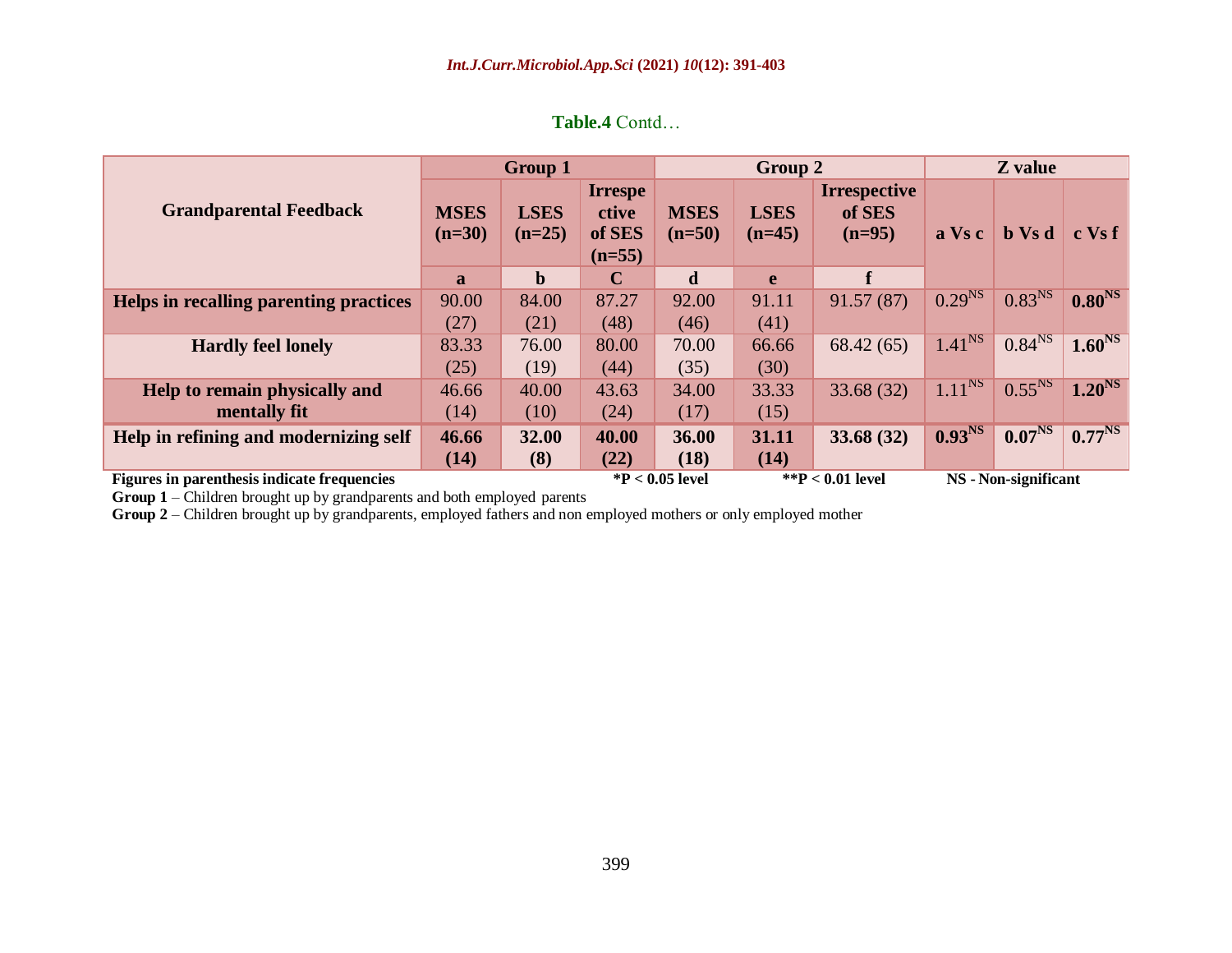|                                   |              |                | <b>SES</b> and percentages of children |             |             |                     | <b>Z</b> Values    |                    |                    |  |
|-----------------------------------|--------------|----------------|----------------------------------------|-------------|-------------|---------------------|--------------------|--------------------|--------------------|--|
|                                   |              | <b>Group 1</b> |                                        |             | Group 2     |                     |                    |                    |                    |  |
| <b>Drawbacks</b>                  | <b>MSES</b>  | <b>LSES</b>    | <b>Irrespective</b>                    | <b>MSES</b> | <b>LSES</b> | <b>Irrespective</b> | a vs c             | <b>b</b> vs d      | c vs f             |  |
|                                   | $(n=30)$     | $(n=25)$       | of SES                                 | $(n=50)$    | $(n=45)$    | of SES              |                    |                    |                    |  |
|                                   |              |                | $(n=55)$                               |             |             | $(n=95)$            |                    |                    |                    |  |
|                                   | $\mathbf{a}$ | $\mathbf b$    | $\mathbf{c}$                           | $\mathbf d$ | e           | $\mathbf f$         |                    |                    |                    |  |
| Sometimes could not do            | 70.00        | 72.00          | 70.90                                  | 48.00       | 40.00       | 44.21               | $2.00*$            | $2.76**$           | $3.35**$           |  |
| personal                          | (21)         | (18)           | (39)                                   | (24)        | (18)        | (42)                |                    |                    |                    |  |
| work                              |              |                |                                        |             |             |                     |                    |                    |                    |  |
| <b>Affects nap time</b>           | 60.00        | 56.00          | 58.18                                  | 30.00       | 26.66       | 28.42               | $2.71**$           | $2.46*$            | $3.67**$           |  |
|                                   | (18)         | (14)           | (32)                                   | (15)        | (12)        | (27)                |                    |                    |                    |  |
| Could not join programmes of      | 50.00        | 44.00          | 47.27                                  | 20.00       | $- -$       | 10.52               | $2.79**$           | $-$                | 4.94**             |  |
| friends and relatives             | (15)         | (11)           | (26)                                   | (10)        |             | (10)                |                    |                    |                    |  |
| <b>Sometimes could not view</b>   | 43.33        | 36.00          | 40.00                                  | 32.00       | 28.88       | 30.52               | 1.01 <sup>NS</sup> | 0.60 <sup>NS</sup> | 1.16 <sup>NS</sup> |  |
| interesting TV serials            | (13)         | (9)            | (22)                                   | (16)        | (13)        | (29)                |                    |                    |                    |  |
| <b>Discrepancies between them</b> |              |                |                                        |             |             |                     |                    |                    |                    |  |
| and their children (parents)      | 36.66        | 32.00          | 34.54                                  | 32.00       | 35.55       | 33.68               | $0.42^{NS}$        | $0.30^{NS}$        | 0.10 <sup>NS</sup> |  |
| about perceptions of child        | (11)         | (8)            | (19)                                   | (16)        | (16)        | (32)                |                    |                    |                    |  |
| upbringing                        |              |                |                                        |             |             |                     |                    |                    |                    |  |
| practices                         |              |                |                                        |             |             |                     |                    |                    |                    |  |
| Disoblige of grandchildren        | 33.33        | 44.00          | 38.18                                  | 30.00       | 35.55       | 32.63               | 0.30 <sup>NS</sup> | 0.69 <sup>NS</sup> | 0.68 <sup>NS</sup> |  |
| due to                            | (10)         | (11)           | (21)                                   | (15)        | (16)        | (31)                |                    |                    |                    |  |
| bad moods                         |              |                |                                        |             |             |                     |                    |                    |                    |  |

**Table.5** Drawbacks reported by the grandparents due to their involvement in upbringing of grandchildren

**Figures in parenthesis indicate frequencies**<br>\*P < 0.05 level \*\*P < 0.01 level NS

**NS** - Non-significant

**Group 1** – Children brought up by grandparents and both employed parents

**Group 2** – Children brought up by grandparents, employed fathers and non employed mothers or only employed mother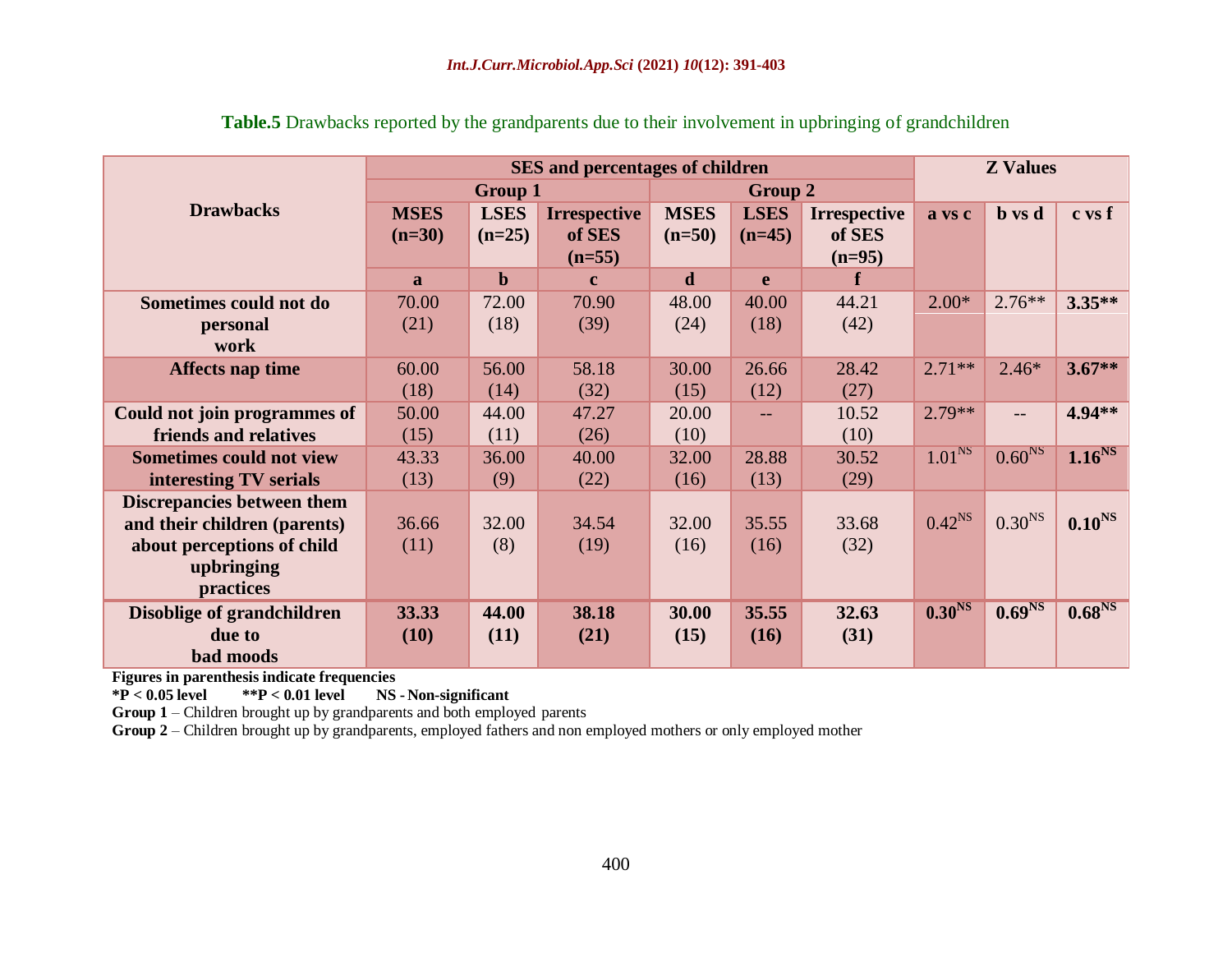



Fig. 11 Grandparental feedback towards their involvement in upbringing of grandchildren

Fig. 12 Drawbacks reported by the grandparents due to their involvement in upbringing of grandchildren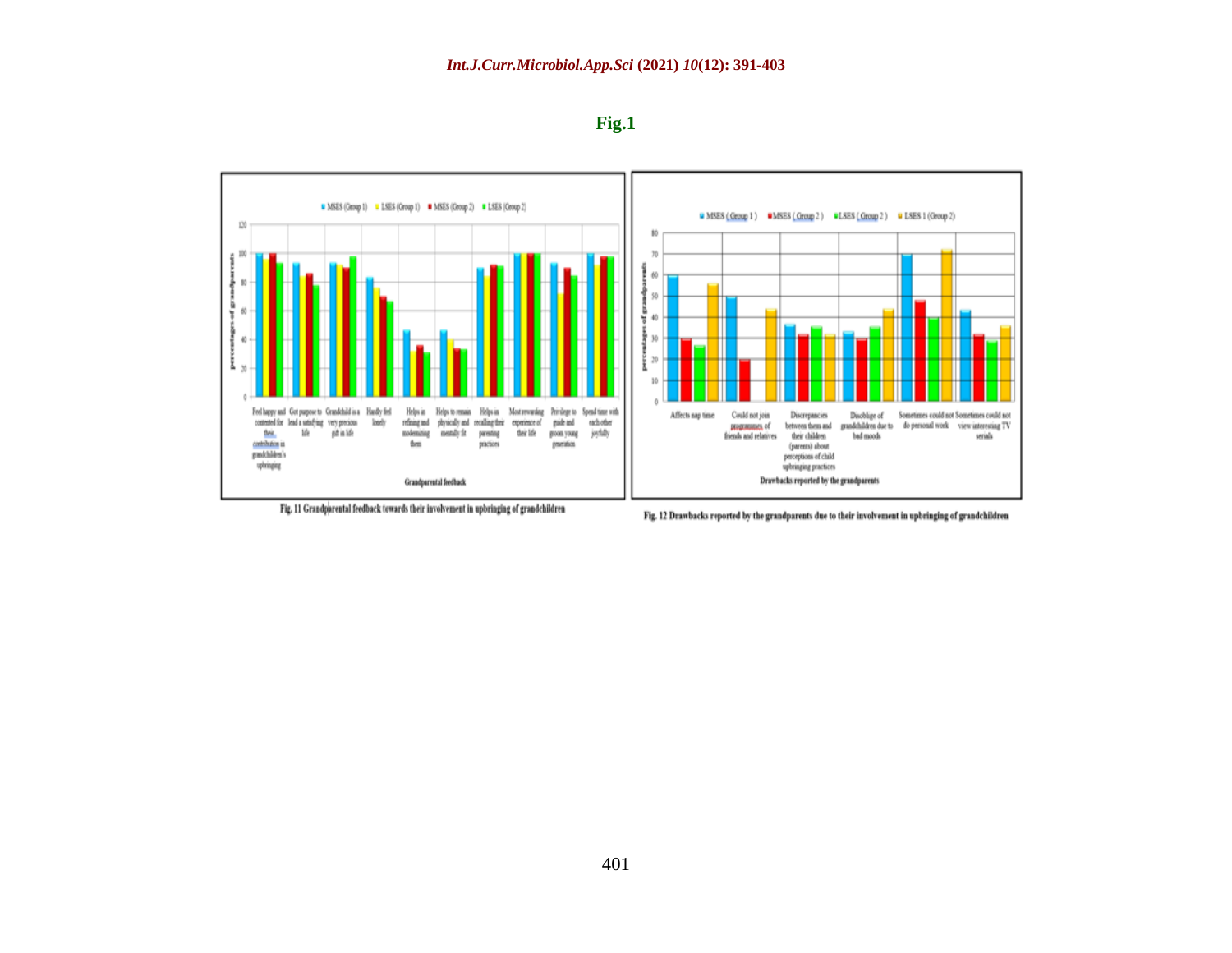In addition to it about 66-98 per cent of them opined that they felt happy and contented for their contribution in grandchildren's upbringing, spent time joyfully with each other (96-97%), got purpose to lead a satisfying life (82-89%) and privileged to got opportunity to guide and groom young generation (84-87%) and because of grandchildren's presence in home, they hardly felt lonely (68-80%) and also it was beneficial to them for remaining physically and mentally fit (31-43%). However, they also expressed that sometimes it became difficult for them to carry out their personal work due to their involvement in upbringing of grandchildren (44- 71 %). On the whole, the findings of the study highlight that families need to involve grandparents in caring grandchildren as they are found to be playing vital role in child upbringing and which in turn enabling grandparents to lead happy, contented and dignified life.

#### **Acknowledgement**

The authors are thankful to the grandparents and to their families for providing required data to carry out this research work. The authors also acknowledge concerned authorities of VNMKV, Parbhani for providing essential facilities to conduct this research study.

## **References**

- Backhouse, Jan and Graham, Anne (2013) Grandparents Raising Their grandchildren: Acknowledging the Experience of Grief, Australian Social work :66(3) 440-454.
- Bangale Jaya (2014). A study on involvement of urban grandparents in grandchild care and development. RCC Report, VNMKV, Parbhani
- Barnett, M. A., Scaramella, L. V., Neppl, T. K., Ontai, L. L., & Conger, R. D.

(2010). Grandmother involvement as a protective factor for early childhood social adjustment. *Journal of Family psychology*, *24*(5), 635- 645. <https://doi.org/10.1037/a0020829>

- Buchanan Ann Grandparents contribute to children's wellbeing, University of Oxford [https://www.ox.ac.uk/research/researc](https://www.ox.ac.uk/research/research-impact/grandparents-contribute-childrens-%20%20wellbeing) [h-impact/grandparents-contribute](https://www.ox.ac.uk/research/research-impact/grandparents-contribute-childrens-%20%20wellbeing)[childrens-](https://www.ox.ac.uk/research/research-impact/grandparents-contribute-childrens-%20%20wellbeing) wellbeing
- Hamilton, H. (2005). Extended families and adolescent well-being. Journal of Adolescent Health. 36(3), 260-266
- Hodgson, E., and Lynne, G. (1992). Adult grandchildren and their grandparents: Their enduring bond. International J of Aging and Human Development 34(3) 209-225
- Kathleen sullivan (2013) Study Boosts Grandparent-Grandchildren Ties. BC News, [https://www.bc.edu/bc](https://www.bc.edu/bc-web/resources/agora-portal-r.html)[web/resources/agora-portal-r.html](https://www.bc.edu/bc-web/resources/agora-portal-r.html)
- Mills, T., Wakeman, M., and Fea, C. (2001). Adult grandchildren's perceptions of emotional closeness and consensus with their maternal and paternal grandparents. J of Family Issues, 22, 427- 432
- Moorman Sara (2013) Study Boosts Grandparent-Grandchildren Ties
- [https://www.bc.edu/bc-web/bcnews/news](https://www.bc.edu/bc-web/bcnews/news-archive/2013/news/study-boosts-grandparent-grandchild-ties.html)[archive/2013/news/study-boosts](https://www.bc.edu/bc-web/bcnews/news-archive/2013/news/study-boosts-grandparent-grandchild-ties.html)[grandparent-grandchild-ties.html](https://www.bc.edu/bc-web/bcnews/news-archive/2013/news/study-boosts-grandparent-grandchild-ties.html)
- Pong, S. L. and Chen V. W. (2010) Coresident Grandparents and Grandchildren's Academic Performance in Taiwan. J Comp Fam Stud. Winter;41(1):111. PMID: 25620815; PMCID: PMC4304663.
- Sheikh Saleem (2018) Modified Kuppuswamy Scale Updated For Year 2018,Indian J of Research:7 (3)ISSN No. 2250- 1991,217-218.
- Shinde, D., and Patnam, V. (2003). Effects of grandparental involvement in bringing